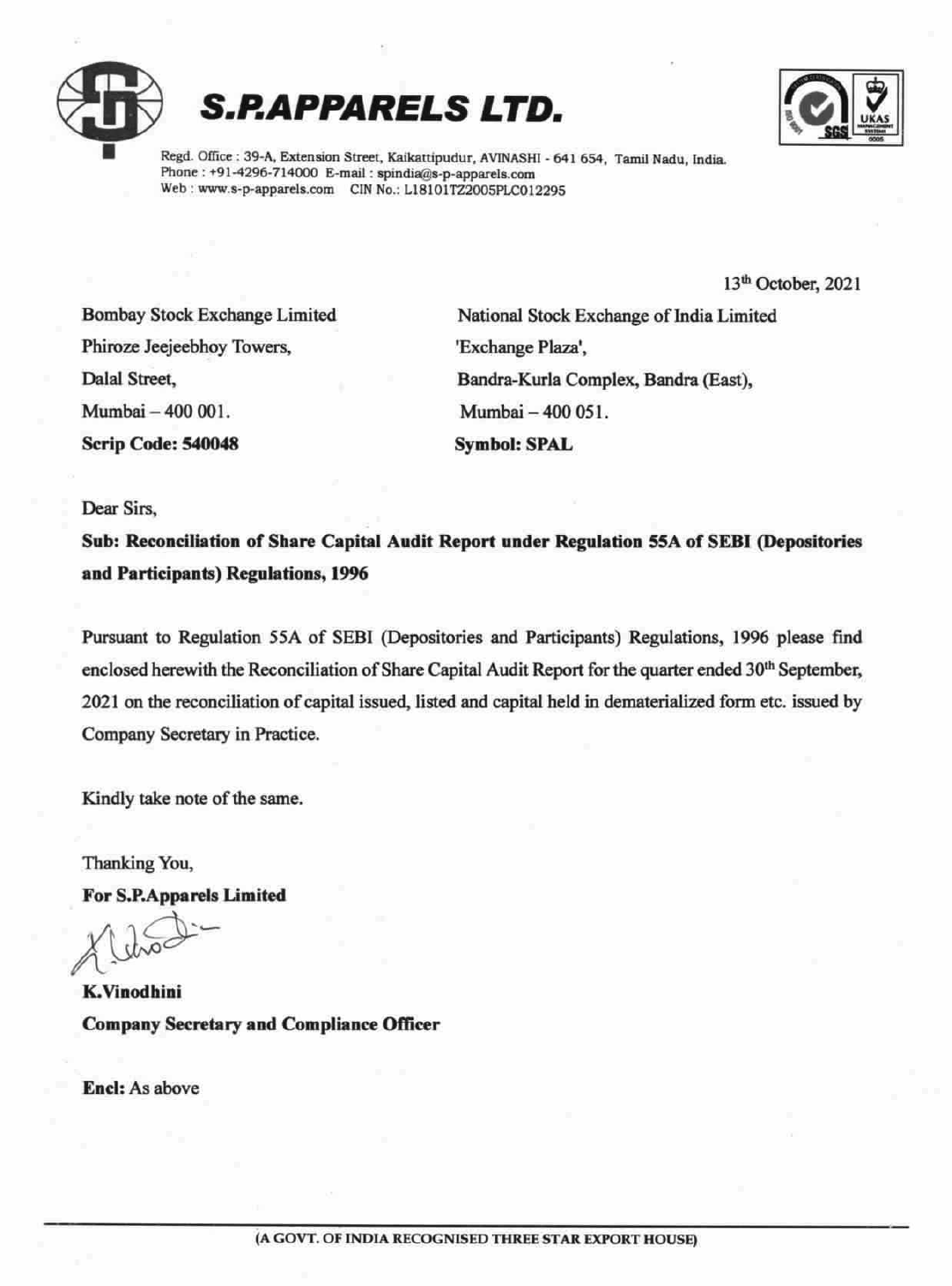

## RECONCILIATION OF SHARE CAPITAL AUDIT

(Pursuant to Regulation 55A of the SEBI (Depositories and Participants) Regulations 1996 R/w SEBI Circular dated 31.12.2002)

| $\mathbf{1}$   | For the Quarter Ended                                                      | 30.09.2021                                                                             |                                                        |  |  |  |  |  |
|----------------|----------------------------------------------------------------------------|----------------------------------------------------------------------------------------|--------------------------------------------------------|--|--|--|--|--|
| 2              | <b>ISIN</b>                                                                | INE212I01016                                                                           |                                                        |  |  |  |  |  |
| 3              | <b>Face Value</b>                                                          | $Rs.10/-$                                                                              |                                                        |  |  |  |  |  |
| 4              | Name of the Company                                                        |                                                                                        | <b>S.P.APPARELS LIMITED</b><br>(L18101TZ2005PLC012295) |  |  |  |  |  |
| 5              | Registered Office Address                                                  | 39-A, EXTENSION STREET,<br>KAIKATTIPUDUR, AVINASHI 641654,<br><b>TIRUPUR DISTRICT.</b> |                                                        |  |  |  |  |  |
| 6              | Correspondence Address                                                     | 39-A, EXTENSION STREET,<br>KAIKATTIPUDUR, AVINASHI 641654,<br><b>TIRUPUR DISTRICT.</b> |                                                        |  |  |  |  |  |
| $\overline{7}$ | Telephone & Fax Nos.                                                       | 04296-714000                                                                           |                                                        |  |  |  |  |  |
| 8              | Email address                                                              | csoffice@s-p-apparels.com                                                              |                                                        |  |  |  |  |  |
| 9              | Names of the Stock Exchanges where<br>the company's securities are listed: | <b>BSE Limited</b><br><b>National Stock Exchange of India</b><br>Limited (NSE)         |                                                        |  |  |  |  |  |
| 10             | Issued Capital (No of shares)                                              | 25692600 - Equity                                                                      |                                                        |  |  |  |  |  |
| 11             | Listed Capital (Exchange-wise) (as per company record)                     |                                                                                        |                                                        |  |  |  |  |  |
|                | Name of the Stock Exchange                                                 | Number of<br><b>Shares</b>                                                             | % of Issued Capital                                    |  |  |  |  |  |
|                | National Stock Exchange of India<br>Limited(NSE)                           | 25692600                                                                               | 100                                                    |  |  |  |  |  |
|                | <b>BSE Limited</b>                                                         | 25692600                                                                               | 100                                                    |  |  |  |  |  |
| 12             | Held in dematerialised form in CDSL                                        | Number of<br><b>Shares</b>                                                             | % of Issued Capital                                    |  |  |  |  |  |
|                |                                                                            | 3602612                                                                                | 14.03                                                  |  |  |  |  |  |
| 13             | Held in dematerialised form in NSDL                                        | 21744766                                                                               | 84.63<br><b>CARL SEA LETTER</b>                        |  |  |  |  |  |



Head Office: 27-A, 2nd Floor, Manis Colony, Ram Nagar, Coimbatore - 641 009. Ph: 0422 - 4204441, 3194440 Branch Office: No: 41-B, IInd Floor, Sri Amman Complex, Sabari Salai, Binny Compound, Kumaran Road, Tirupur - 641 601. Ph: 0421-4324440 E-mail: csskvassociates@gmail.com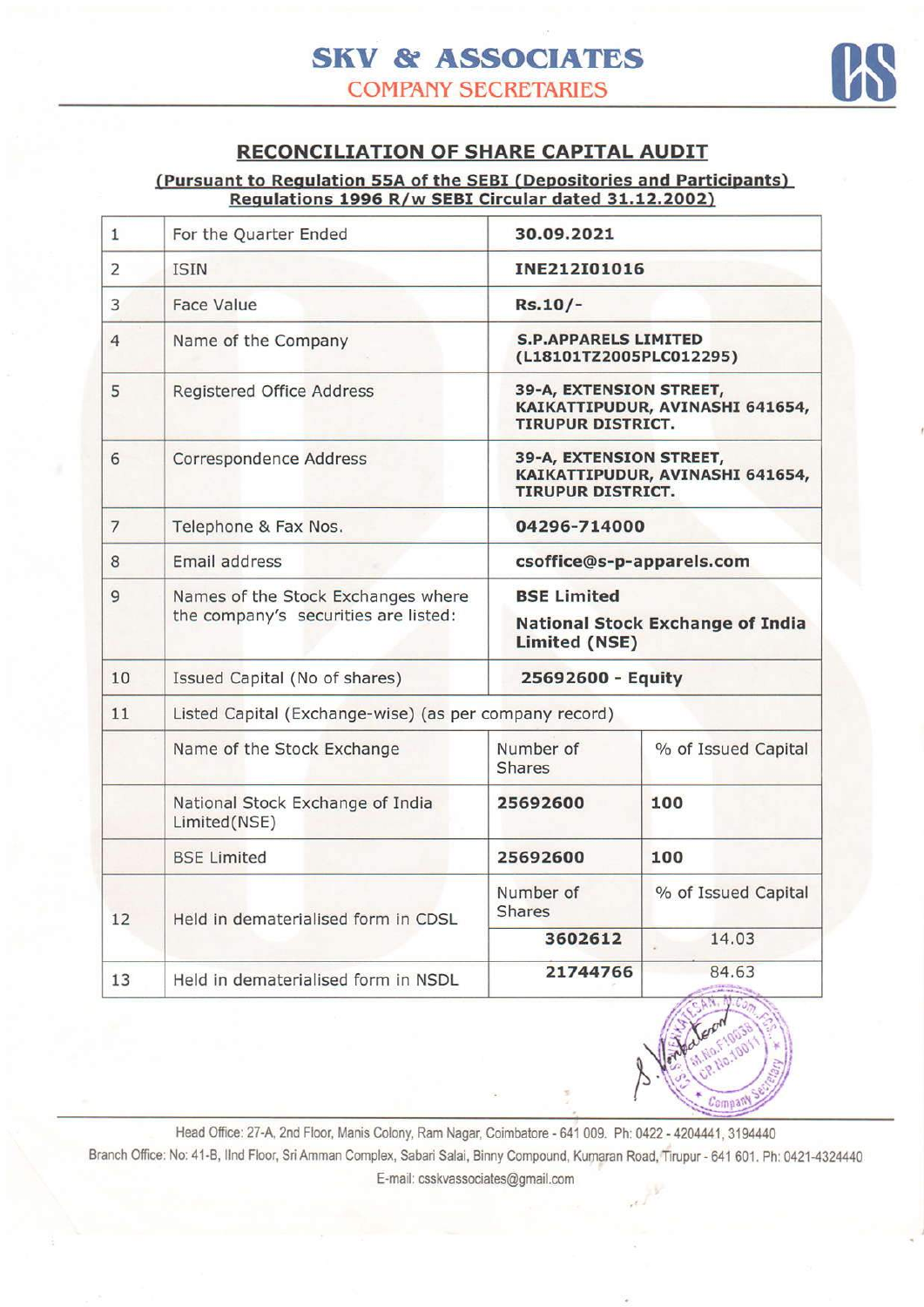## SKV & ASSOCIATES

**COMPANY SECRETARIES** 

| 14 | Physical                                                                                                                                |                                                                               |                            |                                                                  | 345222                                 | 1.34                            |                                                              |
|----|-----------------------------------------------------------------------------------------------------------------------------------------|-------------------------------------------------------------------------------|----------------------------|------------------------------------------------------------------|----------------------------------------|---------------------------------|--------------------------------------------------------------|
| 15 |                                                                                                                                         | Total No. of shares $(12+13+14)$                                              |                            |                                                                  | 25692600                               | 100.00                          |                                                              |
| 16 |                                                                                                                                         | Reasons for difference if any, between (10 & 11), (10 & 15), (11 & 15): - Nil |                            |                                                                  |                                        |                                 |                                                              |
|    |                                                                                                                                         | Difference between 10 & 11 - NIL and 10 & 15 - Nil                            |                            |                                                                  |                                        |                                 |                                                              |
| 17 | Certifying the details of changes in share capital during the quarter under<br>consideration as per Table below:                        |                                                                               |                            |                                                                  |                                        |                                 |                                                              |
|    | Particulars*                                                                                                                            | No. of<br><b>Shares</b>                                                       | Applie<br>d for<br>listing | Listed on<br><b>Stock</b><br>Exchang<br>es<br>(Specify<br>Names) | Whether<br>intimated to<br><b>CDSL</b> | Whether<br>intimated<br>to NSDL | In-Prin.<br>Appr.<br>pending<br>for SE<br>(Specify<br>Names) |
|    | <b>Nil</b>                                                                                                                              |                                                                               |                            |                                                                  |                                        |                                 |                                                              |
|    | *Rights, Bonus, Preferential Issue, ESOPs, Amalgamation, Conversion, Buyback,<br>Capital Reduction, Forfeiture, Any other (to specify). |                                                                               |                            |                                                                  |                                        |                                 |                                                              |
| 18 | Register of Members is updated (Yes / No) if<br>Yes<br>not, updated up to which date                                                    |                                                                               |                            |                                                                  |                                        |                                 |                                                              |
| 19 | Reference of previous quarter with regards to<br>Excess dematerialised shares, if any                                                   |                                                                               |                            | <b>Not Applicable</b>                                            |                                        |                                 |                                                              |
| 20 | Has the<br>company resolved<br>the<br>matter<br>Above in point no.19<br>mentioned<br>in the<br>current quarter? If not, reason why?     |                                                                               |                            |                                                                  |                                        | <b>Not Applicable</b>           |                                                              |

.i4:;{r',r-}\ Company

Head Office: 27-A, 2nd Floor, Manis Colony, Ram Nagar, Coimbatore - 641 009. Ph: 0422 - 4204441, 3194440 Branch Office: No: 41-B, Ilnd Floor, Sri Amman Complex, Sabari Salai, Binny Compound, Kumaran Road, Tirupur - 641 601. Ph: 0421-4324440 E-mail: csskvassociates@gmail.com